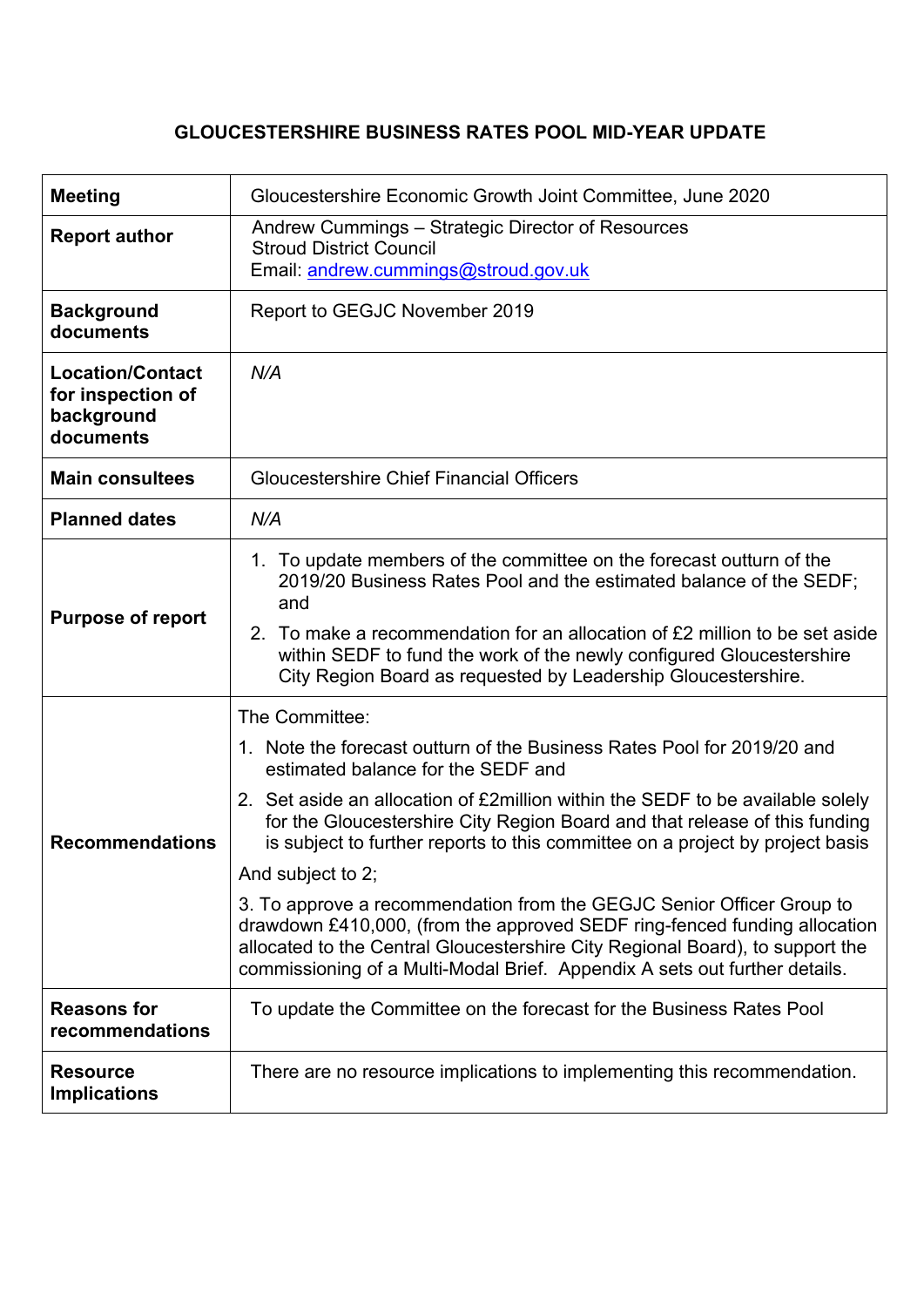## **Background**

- 1. After the end of the Business Rates Pilot Gloucestershire is again operating as a pool, including all of the Districts.
- 2. The last update report to this Committee predicted that there would be a gain from the pool to the Strategic Economic Development Fund (SEDF) of £720k in 2019/20 as part of a total pool benefit of £3.6m.
- 3. In October 2018 Leadership Gloucestershire established three Boards to help deliver the eight ambitions of Gloucestershire Vision 2050. The three boards are:
	- Severn Vale
	- Rural Ambitions
	- Central Gloucestershire City Region
- 4. In recent weeks there has been discussion at this Committee and at Leadership Gloucestershire in respect of the provision of funding for the three boards from the SEDF. At its meeting on 5 March 2020, Leadership Gloucestershire agreed that the three boards should be merged in to a single Gloucestershire City Region Board serving the whole of the county.
- 5. The detailed governance arrangements for the new partnership board are to be developed and reported to the next meeting of Leadership Gloucestershire for consideration. This work will include setting out how the new board will work with existing bodies and partnerships such as this committee and what, if any, other partnerships this new board might replace in the interest of efficiency and avoidance of duplication.

## **The New Gloucestershire City Region Board and Funding Allocation Proposal**

- 6. The overall aims of the new Board will be to develop and deliver a vison for the future growth economic success of the whole the Gloucestershire economic area while taking into account climate change and related transport challenges.
- 7. Leadership Gloucestershire considered a range of potential projects for the new board which would require substantial funding. This initial list is provided with estimated costs as follows:

Evidence based deficit and feasibility/business cases – not yet funded:

- 1. Countywide land availability study future sites £250k
- 2. Countywide employment land availability study existing sites only £100k
- 3. Countywide energy availability assessment including renewable energy £100k
- 4. Countywide education assessment study £50k
- 5. Countywide health assessment study £50k
- 6. Countywide waste assessment study £50k
- 7. Upper catchment flood risk improvement plan £100k
- 8. Countywide multi-modal transport model build and scenario testing £600k
- 9. Cross boundary support for M5 J14 feasibility study £100k
- 10.Strategic outline business case development for strategic bus priority measures £200k
- 11.Strategic outline business case for strategic cycle priority measures £200k
- 12.Viability study for providing reduced or free bus passenger transfer within central area - £50k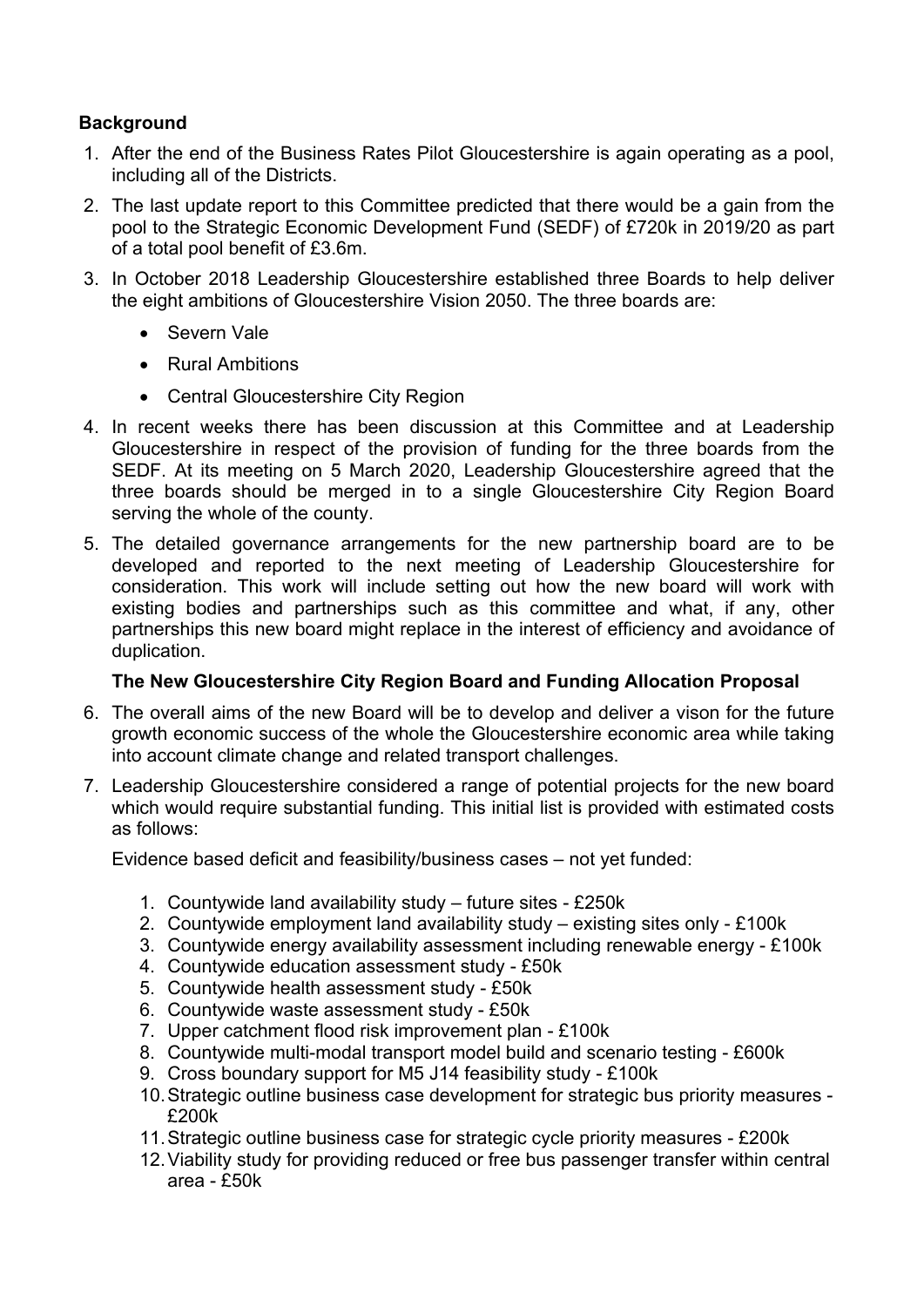- 13.New development design standard £100k
- 14.Outline business case for mass rapid transport corridor £3m
- 8. The list, excluding the last item, which would need to be dealt with separately totals £1.95 million. Although the list will need to be worked up in more detail and some of the items may need to be met from the budgets of partner organisations or government agencies, it is clear that the work of the board will require the availability of substantial funding.
- 9. Leadership Gloucestershire resolved that this committee should be requested to set aside an allocation of £2million within the SEDF to be available solely for the Gloucestershire City Region Board. Release of funding from within the set aside allocation will be subject to further reports on a project by project basis.
- 10.The £2 million included as an allocation does not include the officer time to support this significant piece of work. As the scale of the work becomes clearer officer time may be needed to co-ordinate and if necessary it will be included in future draw down requests to this committee.
- 11.The Senior Officer Group considered this matter on 5 March 2020 and concluded that the overall aims of the new Gloucestershire City Region Board will substantially benefit the overall economy and success of the whole county and the work of the board will require funding at this level.
- 12.The Senior Officer Group therefore fully supports the Leadership Gloucestershire proposal. The figures given in the financial forecast that follows and in Appendix B include the £2million allocation.

## **Drawdown 1 – Funding for Multi Modal Transport Brief**

- 13.If approved by Committee the first drawdown required from the £2 million will be £410k for the multi-modal brief. The following paragraphs set out the need for such a study and the funding template is included at Appendix A.
- 14.Gloucestershire is seeing significant population growth and housing demand and will experience even more growth through additional development land allocations set to be made through emerging Local Plans. It is clear, that this level of growth will require significant master planning activities to set out the broad ambitious growth aims and priorities which can be used to guide the development of future spatial and strategic plans. To drive forward this agenda, Leadership Gloucestershire has proposed that a Gloucestershire City Region Board is established. However, the work of this Board and of any future master planning activities in Gloucestershire can only be successful if it is supported by high quality, data let, evidence.
- 15.At the heart of all spatial planning activities has to be consideration of the necessary transport infrastructure. Furthermore, there are additional challenges including the urgency of reducing CO2 emissions to combat climate change and the need for a more inclusive transport system. Addressing these challenges and accommodating additional growth can only be achieved through modal shift away from private car use to more sustainable modes, including walking, cycling and Public Transport. However, at present Gloucestershire is unable to fully assess the impacts of investment in major public transport schemes, or model the (transport) sustainability of potential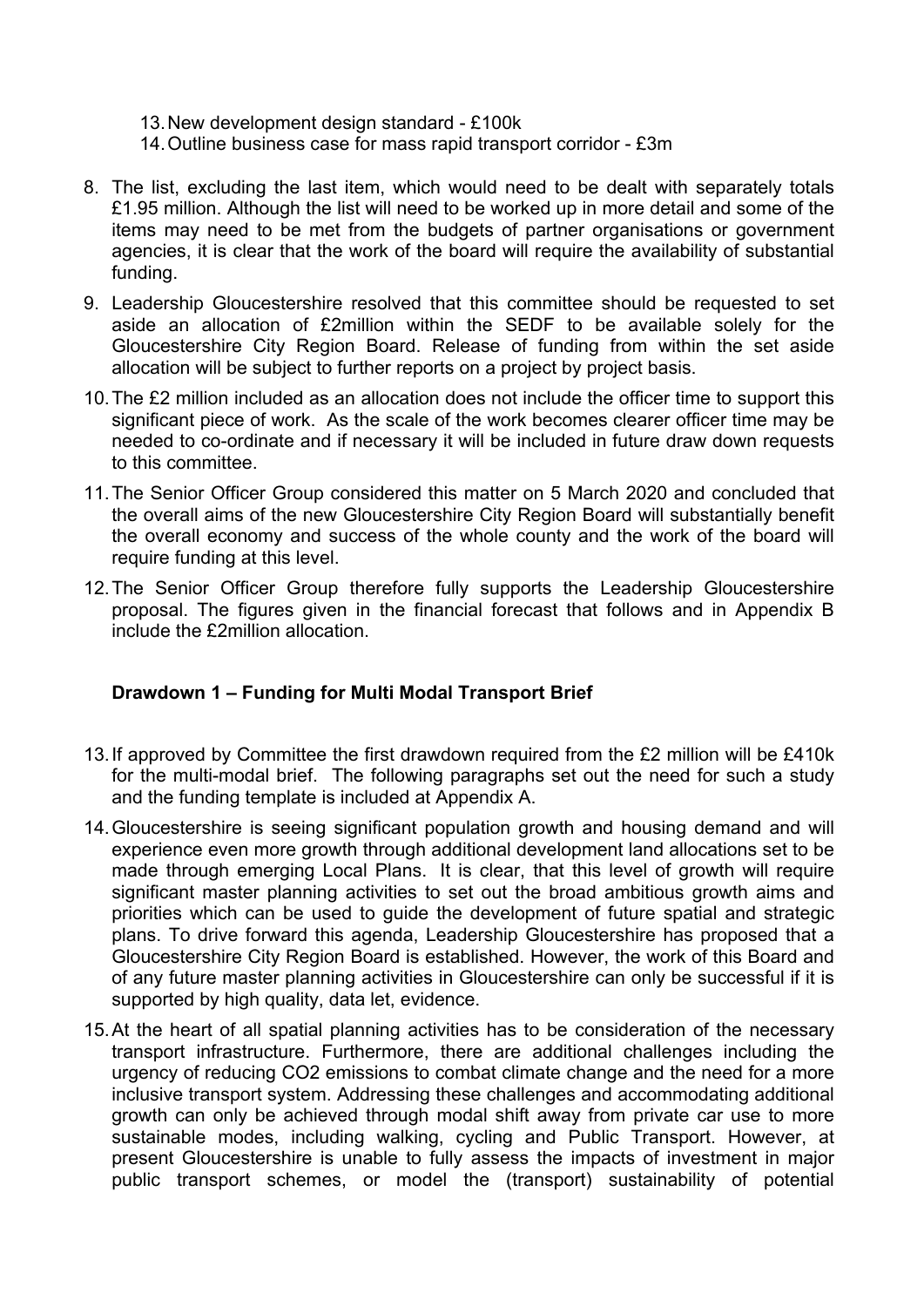development sites, because Gloucestershire County Council's highway base transport model has only limited ability to model sustainable modes of transport. An up to date Highways model and a Multi-Modal Model will be needed to assess development impacts of future local plan growth and potential sustainable mitigation measures, thus driving forward and providing crucial evidence for, the work of the Gloucestershire City Region Board.

#### **Financial Forecast – Business Rates Pool**

- 16.The final gain to the SEDF of the 2018/19 100% Business Rates Pilot has now been confirmed at £3.438 million and this is reflected in the table at Appendix B.
- 17.The Covid-19 pandemic will clearly have a fundamental impact on the economy within the County and therefore the level of business rates collected. As the government restrictions came in place at the end of March 2020 there will probably be minimal impact on actual collection the 2019/20 year. Where there may be a reduction in growth in 2019/20 is through the likelihood of billing authorities increasing provisions to anticipate losses in future years.
- 18.There has been a significant positive change in relation to the business rates position at Tewkesbury Borough Council during the last quarter. This has seen the authority become able to release provisions previously set aside to cover appeal losses. The release of these provisions sees a significant boost to the position of both Tewkesbury and the pool. This major boost is a one off event.
- 19.Based upon the new positions an estimated pool gain of £4.5 million is now anticipated of which £900k will pass to the SEDF. This should be viewed with some caution until figures are confirmed as clearly the year end process for 2019/20 could see changes (see para 14). The pandemic has changed the deadlines for such work and authorities now have until the end of November 2020 for the publication of final accounts
- 20.The distribution of the pool benefit, which is based on the previously agreed methodology, is set out in the table below.

| <b>Distribution</b>                                               | 19/20<br>forecast<br>Outturn |  |
|-------------------------------------------------------------------|------------------------------|--|
| Strategic Economic Development Fund (as<br>administered by GEGJC) | £900k                        |  |
| <b>District Councils</b>                                          | £2.879m                      |  |
| <b>County Council</b>                                             | £719k                        |  |
| <b>Total Pool Gain</b>                                            | £4.498m                      |  |

21.The gain in future years is far from certain and must be regarded as such. The long term impact of Covid-19 on collected rates is not known at this stage. An anticipated gain for 2020/21 has been included, with a reduction of 20% of the previously estimated figure. This is currently £578k but is subject to significant fluctuation.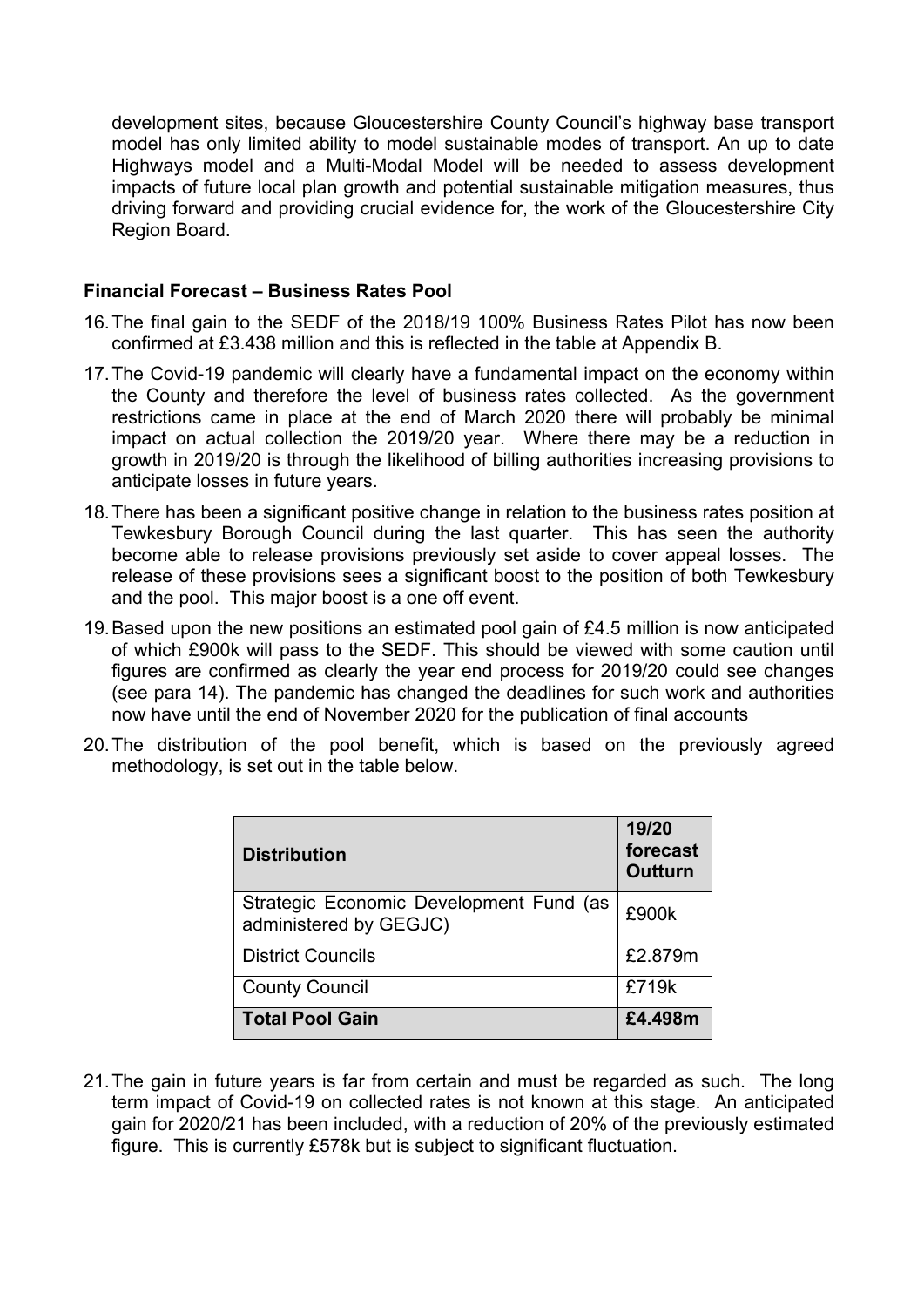#### **Future of the Business Rates Pool**

- 22.It has now been confirmed that the Business Rates Pool will continue into 2020/21 with Stroud DC acting as the lead body. This will generate one further year of gain for the SEDF in 2020/21, currently uncertainly estimated at £578k as discussed in paragraph 18. The uncertainty around this figure mean that caution should be exercised if using this balance as part of any funding allocation.
- 23.It has previously been reported that the legal case by NHS foundation Trusts was a risk to the funding of the pool. In December 2019 the High Court ruled that NHS Trusts and Foundation Trusts are not eligible for business rates relief which appears to eliminate that risk. It is understood that NHS Trusts may be seeking leave to appeal. Updates will be provided in future reports.

#### **Risk Assessment**

24.As always there is a risk to the business rates pool in 2019/20 from the settling of backdated appeals. The issue of NHS Trusts requesting charitable status remains the most significant financial risk to the pool and pool members.

#### **Officer Advice**

25. No officer advice required

#### **Equalities considerations**

26. There are no equalities considerations associated with this decision. It is purely a financial consideration.

#### **Consultation feedback**

27. Each of the Business Rates Pool members has been consulted about this report.

#### **Performance Management/follow-up**

28. The final position of the Business Rates Pool for 2019/20 will be reported after the end of the audit process.